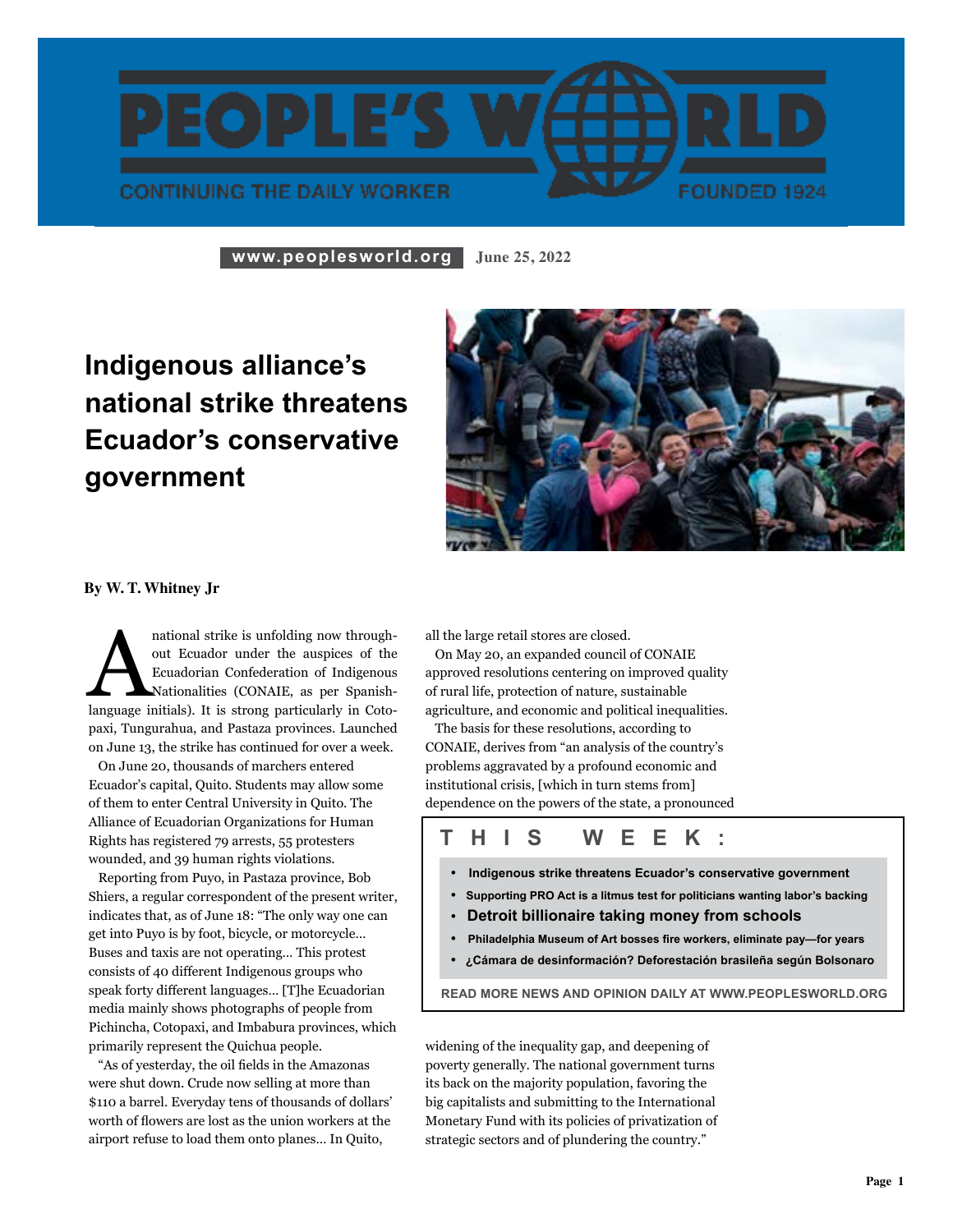**The government turns its back on the population, favoring big capitalists and submitting to the IMF's privatization of strategic sectors and of plundering the country.**

 Three weeks later, CONAIE announced the launching on June 13 of a "national mobilization of Indigenous peoples, producing sectors, small farmers, and diverse social organizations." They presented a ten-point agenda outlining reforms addressing economic and human-rights injustices.

 Demands included reduced gasoline and diesel prices; a one-year moratorium on family debts; better prices for agricultural products; more credit for farmers; improved education, transportation services and healthcare; labor rights; no mining in Indigenous areas; protection of water sources; attention to the rights of nature and to collective rights; and controls on privatization, price-gouging.

 The government has relented to the extent of declaring a public health emergency and providing Ecuadorians with a "human development" bonus, a subsidy covering 50% of farmers' fertilizer costs, partial cancelation of debts owed the Central Bank, and small low-interest loans for farmers.

proposals, while pointing out their limited scope and lack of official validation. Iza "reiterated that CONAIE is preparing its entry into Quito in order to continue with anti-government demonstrations." On June 18, his car came under attack. Bullets shattered one of its windows, but Iza escaped injury.

 On the eighth day of the strike (June 21), Bob Shiers provided an update from Puyo: "The road I live on is more than a mile long and is connected at one end to the Puyo-Marcus highway and on the other end to the Puyo-Tenna highway. Right now as far as one can see, there are parked cars on both sides of the road. My landlady said they began arriving at sun-up. She said most cars contained at least four people. What this means, at least in Pastaza Canton, is that the adult bourgeois mestizos have joined the mobilization, even if it means they have a five-mile walk to get there. As my landlady said: 'Lasso does not have a clue… His cabinet of bankers.' My landlady's store is down to tomatoes, flour, corn, rice, oatmeal, and banana!"

CONAIE leader Leonidas Iza welcomed the

### **AFL-CIO: Supporting PRO Act is a litmus test for politicians wanting labor's backing**

#### **By PAI**

It was buried at the bottom of a long resolution<br>detailing the need to rewrite and strengthen<br>U.S. labor laws, making them pro-worker<br>again, but the AFL-CIO has reiterated that can-<br>didates' support for the Protect the Rig t was buried at the bottom of a long resolution detailing the need to rewrite and strengthen U.S. labor laws, making them pro-worker again, but the AFL-CIO has reiterated that can-(PRO) Act shall be a litmus test—though it didn't use those words—for labor's election endorsements.

 The decision is no surprise. The late AFL-CIO President Richard Trumka made it part of a labor law platform plank in a major speech several years ago, and used the words, too. This language, at the ago, and used the words, too. I his language, at end of Resolution 7, "The time is now for fixing America's broken labor laws," was blunt:

 "We reaffirm our commitment, which we first made at the 2017 AFL-CIO Convention, that no candidate or elected official who fails to endorse and fight for these fundamental reforms should receive the support of working people," it says. In practical terms, that means unions won't devote money or people to electing such labor foes this fall, regardless of their record on other issues. What it's silent about is whether unions will actively campaign for those politicians' foes, or sit out the elections involved.

Rep. Kurt Schrader, D-Ore., voted against the PRO

Act in 2019, though the Democratic-run House approved it. The state AFL-CIO uninvited him from its events the next year. After demonstrations at his office in 2021, he flip-flopped. But unions didn't—and don't—trust him.

 Instead, big Oregon unions threw their support to his opponent in May's Democratic primary, former AFSCME member Jamie McLeod-Skinner. Her union backers included the Service Employees, the United Food and Commercial Workers, the Oregon Nurses Association and the Oregon Education Association. The state's Working Families Party backed her, too.

 The Government Employees backed Schrader because he voted for the annual defense authorization bill, the only Oregon Democratic representative to do so. The Teamsters and the Carpenters also backed him, the Northwest Labor Press reported.

 McLeod-Skinner criticized Schrader's legislative record, saying "He's fought negotiating lower drug prices, raising the federal minimum wage, and forgiving debt for college loans… When he does vote with Democrats, it is often after working to waterdown the original ideas," Ballotpedia reported. McLeod-Skinner defeated Schrader 57%-42%.

**Unions won't devote money or volunteers to electing anyone in the midterms who doesn't support stronger labor laws, regardless of their record on other issues.**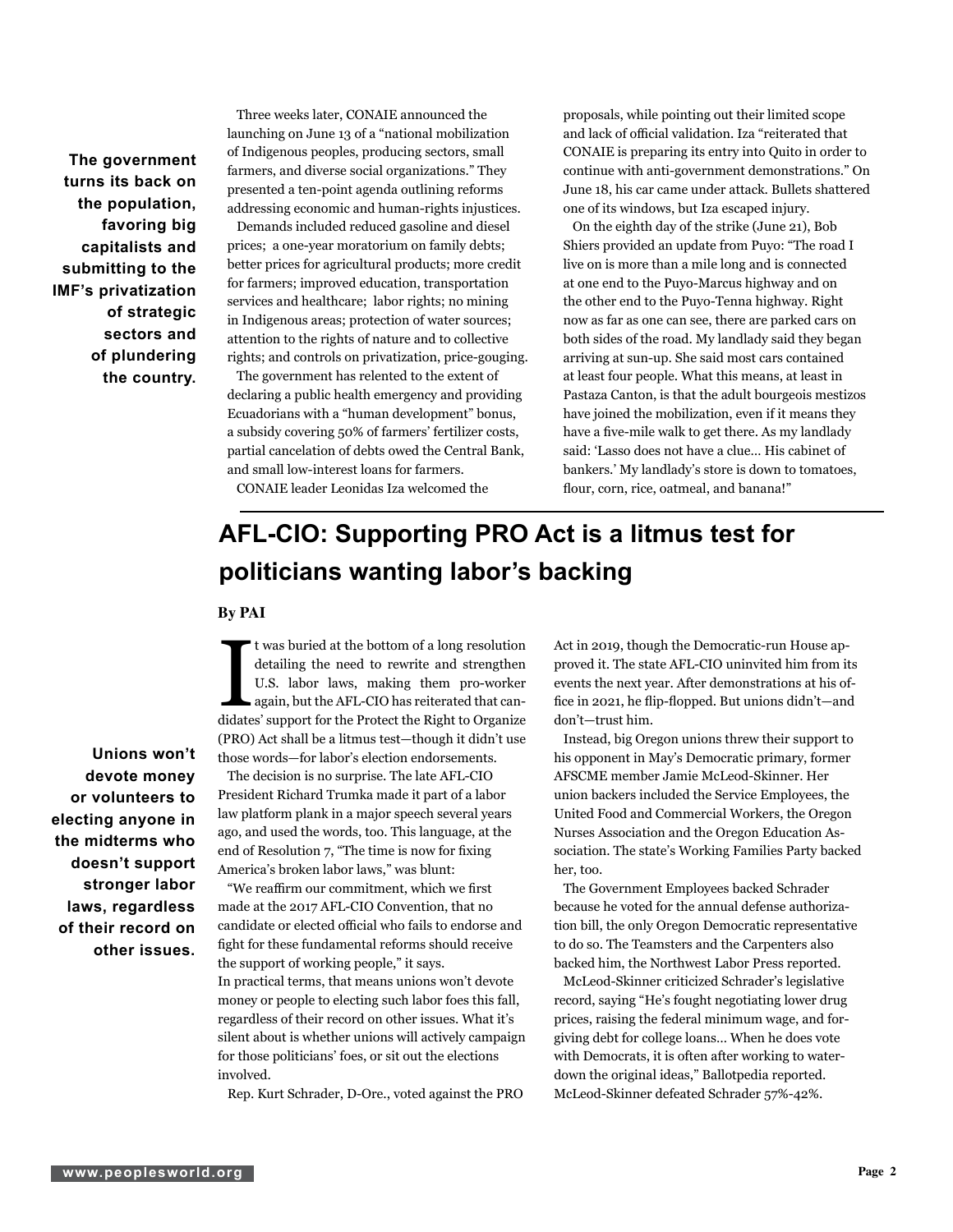### **Detroit billionaire demands 10-year, \$60 million tax break, taking money from schools**



#### **By Cameron Harrison & Andrew Wright**

The City Council postponed a vote on a questionable, additional \$60 million tax<br>break for Bedrock Management Services<br>ELC last Tuesday. The firm, which is<br>owned by billionaire Dan Gilbert, has requested the questionable, additional \$60 million tax break for Bedrock Management Services LLC last Tuesday. The firm, which is tax break in order to "develop" the already-delayed Hudson's project in downtown Detroit. The request would mark the project tax-free for 10 years.

 This is notwithstanding the \$200 million in tax breaks Bedrock has already received from state and local subsidies. And the request comes despite the fact that Gilbert purchased the site, which is in a premium location downtown off of Woodward Avenue, for only \$1. The latest payout requested by Bedrock would cost Detroit Public Schools \$12 million in tax revenues and \$31 million from city taxes.

 The majority of the sitting council members support the tax abatement. These members include James Tate, Latisha Johnson, Fred Durhal III, Scott Benson, and Coleman Young, Jr. It was recently reported on the same day that these members received donations from Gilbert's political action committee.

 Some of the council members who voted to delay the vote until this week question why Bedrock is asking for more funds at a time when the project is still ongoing. At the hearing, Council Member Angela Whitfield Calloway said, "This tax abatement is not needed for this project to be completed…. If we do not grant this tax abatement, I can assure you the project will go on. Mr. Gilbert has more than enough money to complete his project. This is not going to benefit the average taxpayer."

 Additionally, Council Member Whitfield Calloway interrogated the claim of "promises of job creation," which, in her view, are really attempts to "reel us in." She made mention of the fact that the construction workers being hired for the project do not seem to be Detroit residents and that (Bedrock) should "take a walk over there and tell me who you see: I do not see anyone who looks like me on the project," meaning the workers are predominantly non-Black, in a city that is 78% Black.

 Molly Sweeney, a resident from District 2, stated during public comment that, "(Gilbert) made \$1 billion last quarter in profits, and we know our schools, our libraries, and our communities need those tax dollars. We need to figure out a way as a community to hold billionaires, like Dan Gilbert, accountable so our neighborhoods, our schools, and our libraries get the funding they deserve."

 As much of the city's budget get filtered into blight removal projects in gentrification hotspots, the Detroit Police Department and surveillance projects, and improving technological infrastructure, such a large tax abatement will hurt residents who are adversely affected by these budgetary decisions.

 Council Member Gabriela Santiago-Romero motioned to delay the vote until this week's formal meeting, citing the amount of residents who called to voice their opposition. Residents were urged to call in to voice their concerns on Tuesday, June 21.

**Billionaire Dan Gilbert of Bedrock Management Services already got \$200 million in tax breaks and scored a prime piece of real estate for only \$1.**